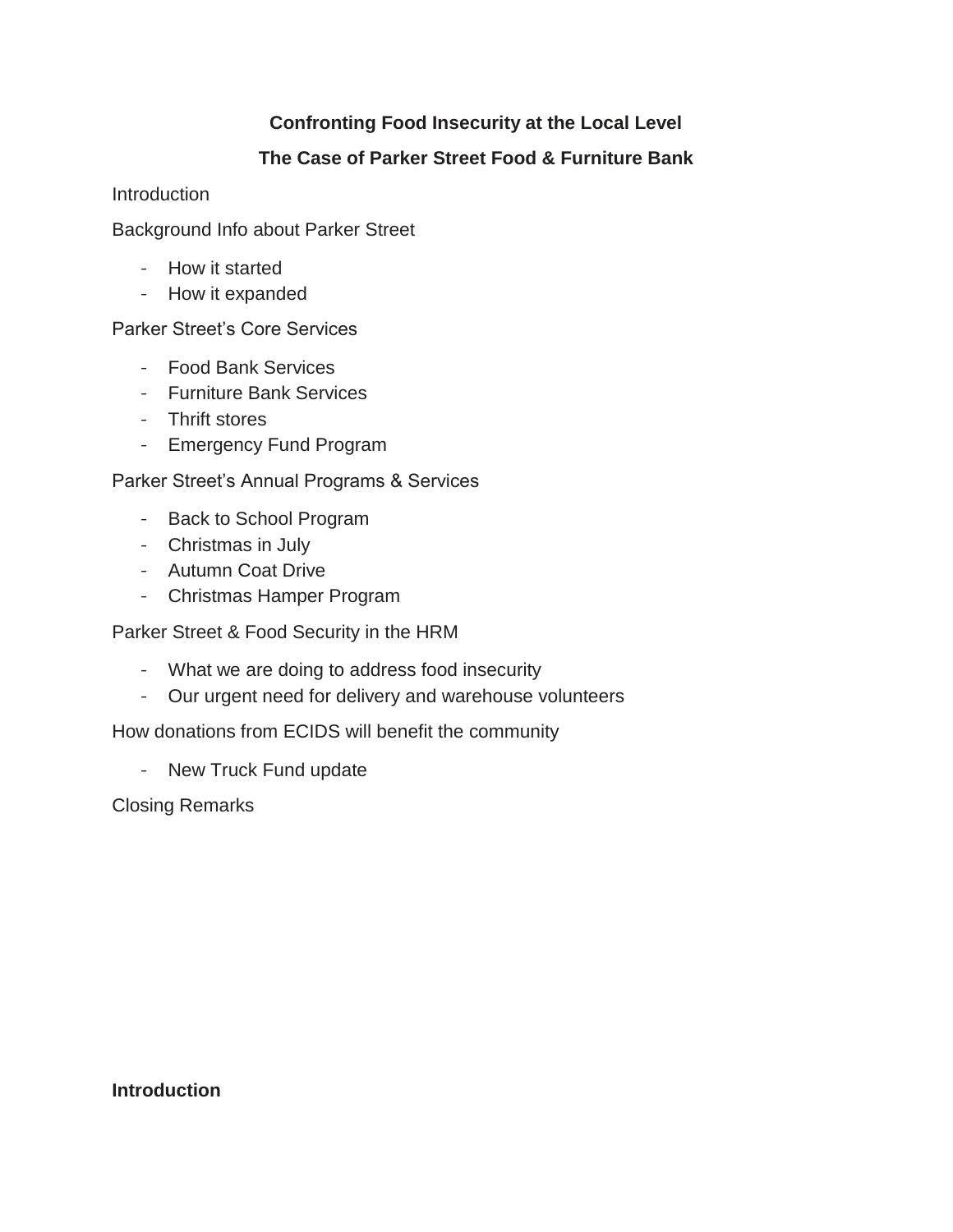Good morning, everyone! It is a great honour to be with you this morning to speak about Parker Street Food & Furniture Bank and the work we're doing in the Halifax region to address food insecurity and the ways through which our impact in the community has been felt across the region. I'm truly beyond excited about this opportunity.

Before I begin my presentation, I would like to give a HUGE shoutout to the organizers of this very timely and important conference, for all the hard work they have put to ensure that this year's ECIDS goes well and smoothly.

I also would like to wholeheartedly thank them for graciously selecting our organization to support this year. We are absolutely grateful to you for this support and look forward to letting you know how your support will enable us continue serving the most marginalized in the HRM.

I also would like to share some good news with you this morning. As of February 22<sup>nd</sup>, 2022, I officially became a Canadian citizen. I first came to Canada in 2016 and completed my post-graduate studies at the University of Waterloo, and let me tell you, the journey from being a student to being a citizen has been quite the journey. I couldn't have asked for a better way to celebrate being a Canadian citizen than by working with such a compassionate, community-based organization as Parker Street Food & Furniture Bank which has been on the frontlines serving the needs of the most disadvantaged in the HRM since 1983.

The title I chose for my presentation this morning is Confronting Food Insecurity at the Local Level – the Case of Parker Street Food & Furniture.

In my presentation, I will be providing you with an overview of the history of our organization, how we started and how we expanded our services. I'll also speak about the core services as well as our annual programs that we run here at Parker Street. Then, I will be speaking more about food security in Nova Scotia and HRM, and how it is such a serious issue which requires our collective efforts and immediate action. Then I will speak about the work we have been doing to confront food insecurity in our region, and finally I will talk about how the donations from ECIDS will help us which will in turn have a very positive impact on our community.

## **Parker Street – Early Beginnings**

We first opened our doors in 1983 with a goal of providing food free of charge to the financially vulnerable in the Halifax region. It was in a response to a community need. Initially, our operations began in the basement of the Adventist Church on Parker Street, where the food bank gets its name. As our clients grew, we moved our operations into a single car garage at the same location. The organization started with one staff member and a few volunteers, and later moved to its current home on Maynard Street where the team has grown to include over 20 full-time and part-time staff and over 40 active volunteers.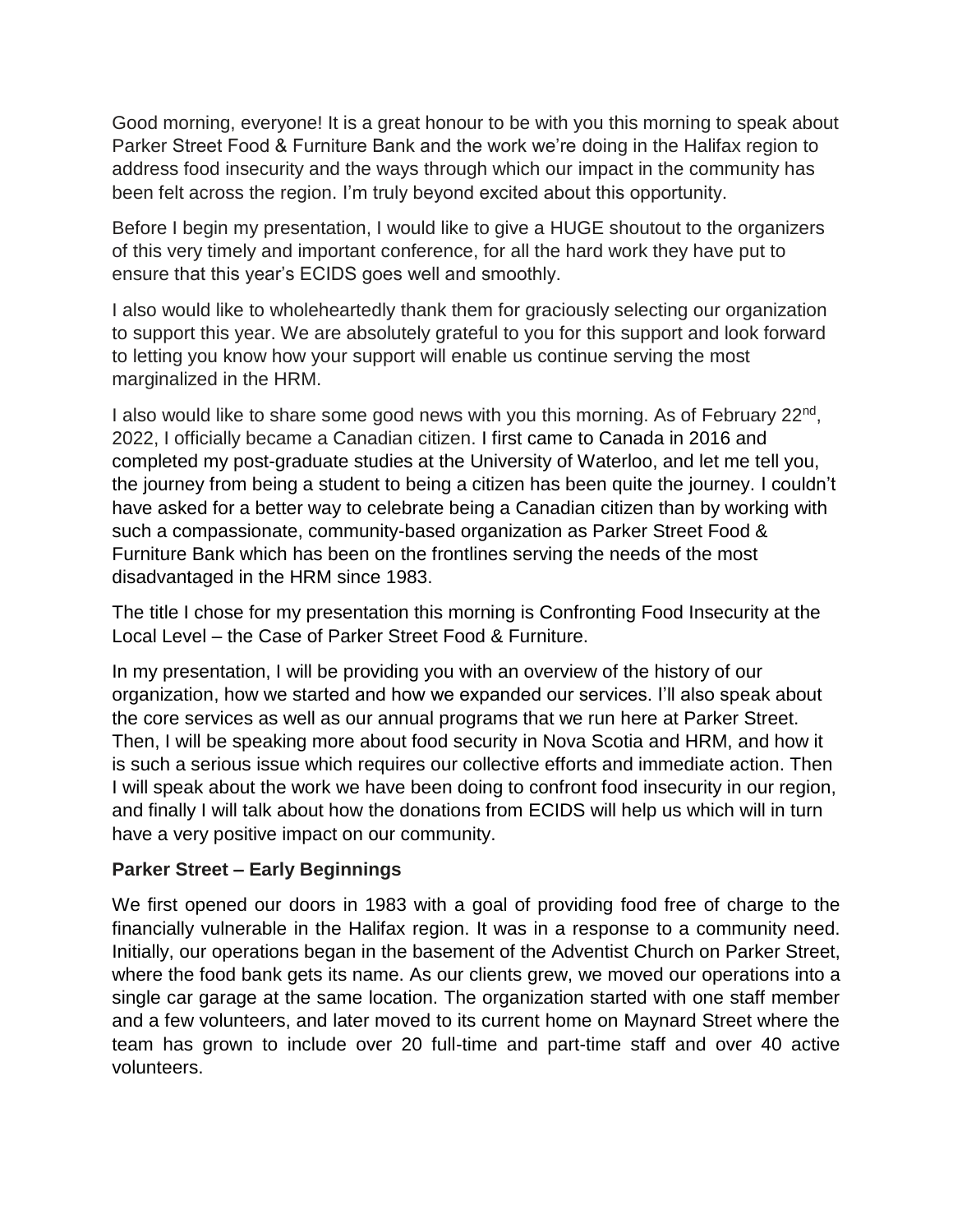In 1990, as a registered charity, we were incorporated as Community Care Network Society operating under the working names of Parker Street Food and Furniture Bank, Great Things in Store, and The Turkey Club. Since incorporation, our operations have expanded to include furniture, clothing and household items, meeting a wide range of needs in the community.

Now in its 39th year, Parker Street continues to help the less fortunate residents in the Halifax Regional Municipality. The current active client base consists primarily of lowincome or fixed- income individuals and families based on their assessed needs. Of those receiving food from Parker Street, one-third are on social assistance, one-third are on provincial disability support, nine percent are on a pension, and around 40 percent are children. On average, about 1,200 families receive food, furniture, and clothing assistance each month.

## **Parker Street's Core Services (Food Bank)**

As far as our core services are concerned, we operate a food bank, a furniture bank, two thrift stores and an emergency fund.

It goes without saying that our food bank services are the ones that are most needed and requested. Through our food bank services, we continue to be on the frontlines in the HRM feeding those who are hungry and doing our part in addressing food insecurity until more permanent and more sustainable solutions are found.

In 2021 alone, we had more than 13,000 food bank visits; and through our combined programs, we assisted well over 30,000 individuals across the HRM. In monetary value, the food we received and distributed in 2021 was worth over 2.5 million dollars.

On average, we distribute 60 food boxes to families across the HRM every week. The home delivery aspect of our Food Program is an integral part of ensuring that we can reach the most vulnerable in our community. Tuesdays are our delivery days.

All of our registered clients are eligible for one food box every three weeks. These boxes are pre-made every morning before service hours. If a client has a special diet or require specific items, we take note of that and items are provided if available when the client comes to pick up their food box.

Since the onset of Covid, we have asked that all of our clients book appointments to pick up their food boxes. This has helped us in planning, tracing, and cleaning, and by doing that we were able to do our part in stopping the spread of the virus.

It's also worth mentioning that in the past 2 years since Covid, we've definitely seen a larger increase in clients coming to us for help. I'd say 15 to 20% per year. The pandemic and the rising food cost have been the main factor. Rent is going up, groceries are going up, and lots of people have lost their jobs over the last couple of years. And there is not a lot of programs now to help supplement that, especially after the Covid support benefits have ended, like the CERB.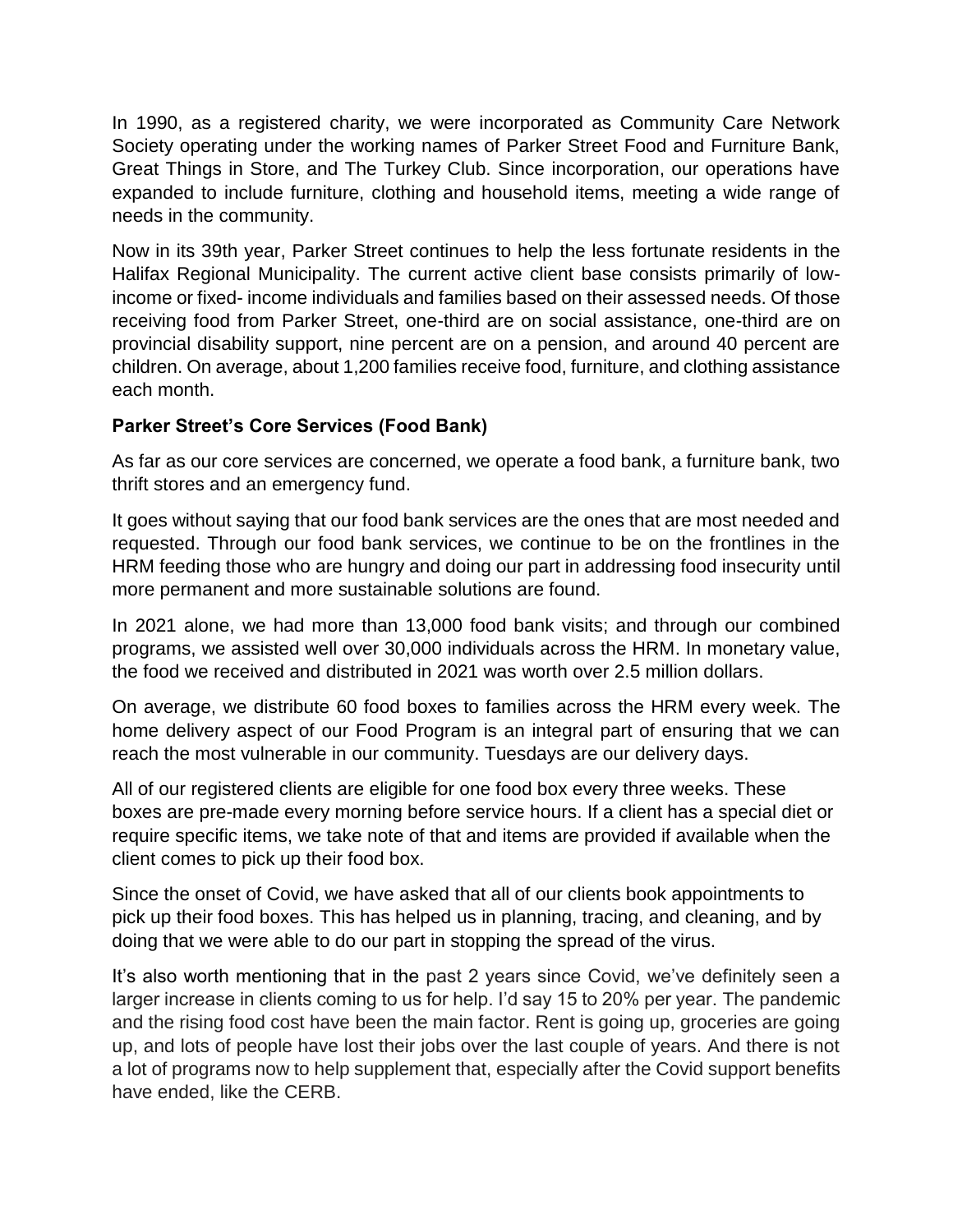Moving forward, we will be placing more effort on continuing to expand where we source our food from. We're hoping we can do this by collaborating with more local partners and securing food grants from local, provincial and national foundations.

## **Parker Street's Core Services (Furniture Bank)**

In addition to our food services, we also operate the only furniture bank in Nova Scotia, and one of the very few in Atlantic Canada! Our furniture department provides services to those needing help with furniture in our community. We receive requests for assistance almost on a daily. All of the donated furniture items we get are from either community members or community organizations. Before any furniture items get delivered to our clients, they go to the Parker Street workshop to get a polish before reaching their new home. The furniture aspect of our operations is specifically designed to help those looking for a fresh start and those who just can't afford to buy new furniture for themselves or their families.

Our furniture services include picking up donated items if those who are donating aren't able to drop them off for whatever reason. We also arrange delivery of donated items to those in need who cannot arrange pick-up for medical or financial reasons or for other pressing reasons. In 2021 alone, we delivered more than eighteen hundred furniture pieces to 291 families across the HRM.

# **Parker Street's Core Services (Thrift Stores)**

In addition to our food and furniture bank, we also operate two thrift stores, one in Dartmouth (in the Woodlawn area) and the other one in Halifax (in the Spryfield area), and they are called Great Things In Store. The intention behind opening these two thrift store was to complement our food bank services in serving the needs of the lower income members of our community. These two thrift stores also serve as a revenue source for Parker Street, and cover a major portion of our operating and administrative expenses, which in turn helps us optimize the value of the monetary donations we receive.

These stores offer a wide range of donated goods. Items include clothing, antiques, small household appliances and furniture. Our objective is to offer a wide range of products in the moderate price range – good quality at prices people can afford. If you have items that our stores or our furniture department could use or if you know of a friend or a neighbor who may have items to donate, please reach out to us, and we will be absolutely happy to take them! There are many out there who need help.

# **Parker Street's Core Services (Emergency Fund)**

We also operate an emergency fund to assist those facing unexpected financial crises across the HRM. The help comes in the form of monetary support that is paid on behalf of the applicant. We mainly help with outstanding power pills, oil for heating especially during the extremely cold winter months, and we also help with medical prescription, and more recently with rent supplements as a result of the pandemic and the increasing cost of shelter. The demand on our emergency fund is always high. In 2020, we helped around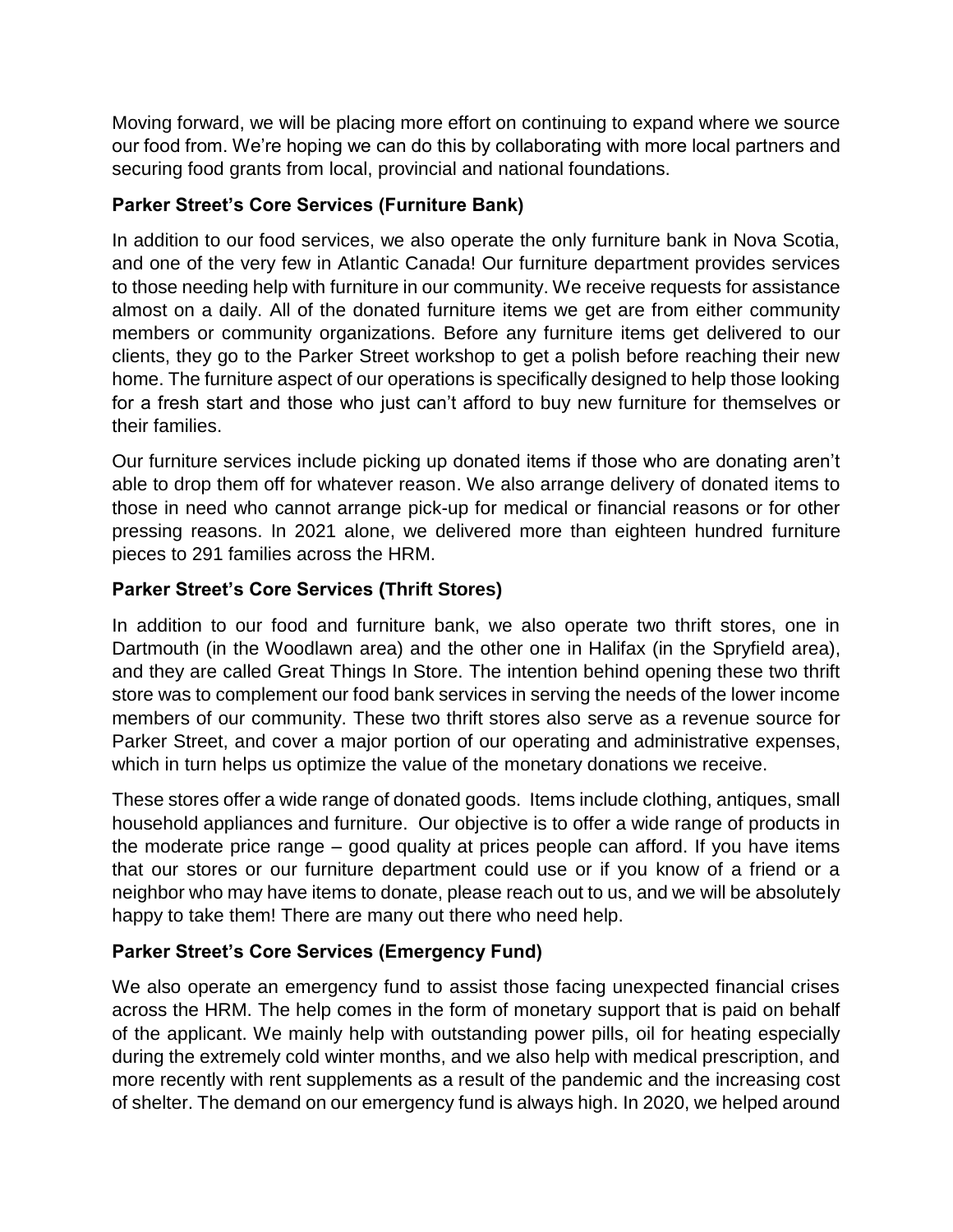100 families with emergency funds, but in 2021 this number increased to 273 families! The reason behind that is that in 2020 the covid support benefits were still available, but in 2021 the CERB and the CRB ended. So some might have fallen through the cracks when those benefits ended, and add to that the increasing cost of groceries and shelter have also been a contributing factor to the increase in families reaching out for help. This year, we are expecting to assist over 300 families this year if we have the needed funds.

We have lots of success stories of families being served through our Emergency Fund Program. One of them is a 26 year old single mom of 2 daughters. She told us that she and her daughters had been living at her parents and needed to own their house in a safe family friendly environment. As a single mother, it was hard for her to come up with rent money, damage deposit and also an outstanding power bill. She contacted Parker Street emergency fund to help with the outstanding NS Power bill which was \$2000. She was able to reach a settlement with the power company and had power connected at her new house. She said that Parker Street worked fast, and contacted NS Power on her behalf and made arrangements promptly.

## **Parker Street's Annual Programs & Services**

In the next few slides, I will be reviewing briefly our 4 main annual programs & services through which we get to help hundreds of families throughout the HRM.

- 1. **Back to School Program:** Through this program we provide backpacks filled with school supplies to school age students as well as adults enrolled in ESL classes. 2021 has been our most successful year so far, as we were able to help 914 students across the HRM.
- 2. **Christmas in July:** Well, Christmas doesn't necessarily need to be in December so we also have another unique program that takes place every year in July, and that is Christmas in July. Last year, we were able to provide more than 200 individuals, including parents and children, with new toys, clothing and snacks.
- 3. **Autumn Coat Drive:** Through this program, we were able to help 170 families in our community by providing them with winter clothing items such as jackets, coats, hats, mitts, etc.
- 4. **Christmas Hamper Program:** The Christmas Hamper Program is our biggest annual program, and we have been hosting it for over 35 years, and let me tell you, A LOT goes into the planning and implementation of this program. If I were to cover all the aspects associated with this program, I'd probably need an entire session! It's just an amazing program, and each year, along with many volunteers, we help about hundreds of families in need have a more enjoyable Christmas. In 2021 and despite the Covid-19 challenges that we were facing at the time, 750 families had a Christmas dinner, and their children were given Christmas toys. And that was only possible because of the incredible generosity of the community!

Each year, the Halifax Forum graciously donates their facility to us so we could do our program. Volunteers from the Bedford Institute of Oceanography donate their time to pack the hampers and deliver them to registered clients; the Halifax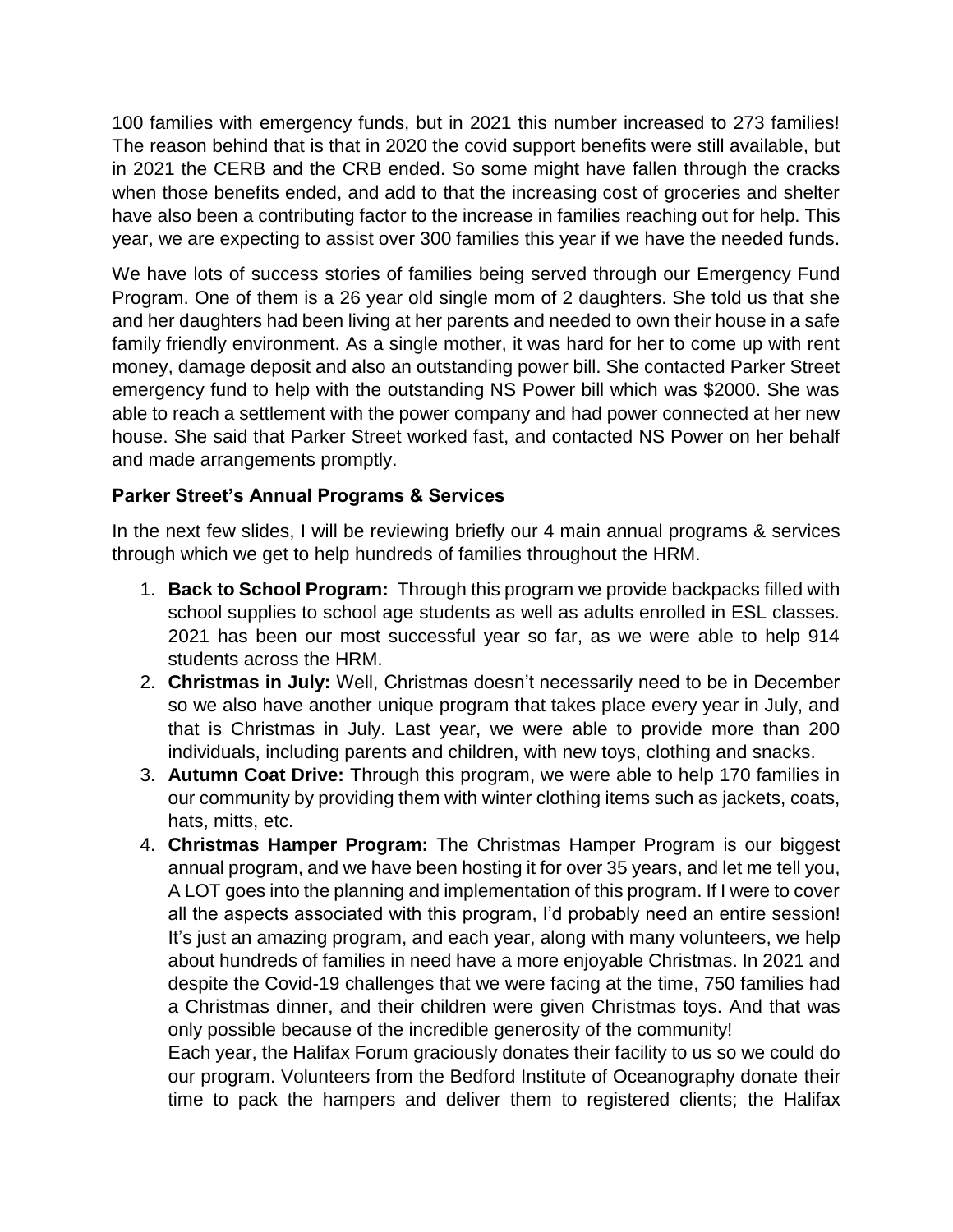Firefighters and Q104 (a local radio station) do the toy drive for us (in 2021, we received two trucks fully loaded with toys which we were able to share with the community). Other members of our community also donate their time to help during the distribution days. And this of course happens in direct coordination with our program's staff. This program really brings the community together with one simple goal, and that is giving joy and love to those in need in the community.

#### **Food Insecurity in the HRM**

Now, in the following section of my presentation, I will be sharing with you more about Food Insecurity in Nova Scotia and the HRM. I'm hoping that what I'm about to present will give you a little glimpse as to how serious this issue is, and it is my wish that this platform would be a catalyst for immediate action to address food insecurity in our region.

As we probably already know, poverty is the root cause of food insecurity and the root cause of food bank usage. Economic disruptions like the COVID-19 pandemic, low incomes and government policies that do not provide adequate support keep the number of food bank users persistently and unacceptably high. At 4.6 per cent of households, Nova Scotia has the highest share of severe food insecurity in Canada. In 2021, Parker Street had more than 13,000 food bank visits in total visits. And if we look at more statistics, we will find that approximately 70% of people who use food banks in NS rent their dwellings. It is recommended that households spend no more than 30 per cent of their income on rent; however, in Nova Scotia the lowest income group is spending close to 70% per cent of their income on rent and utilities.

Worth mentioning here also is that current events that have impacted Canadian food security are the trucker's protest blocking our border crossings with the US. Inflation is high and food prices are high. And another issue we faced was the shortage of temporary foreign workers to pick our crops due to COVID travel restrictions. In the last two years, some wholesale supply outlets couldn't sell us a pallet of canned vegetables due to short supply.

There are plenty of factors affecting current food security here in Canada. These issues affect all of us but the impact on the people who fall within the category of low income is so much worse.

#### **Demographics**

#### **Now if we look at some demographics, we will see that**

**Children:** In Canada, one third of food bank clients are children. In Nova Scotia, the number is the same. In 2021, Parker Street supported 31,000 individuals, more than 30% of whom were also children and youth under the age of 18.

Households with children across the HRM have been more likely to experience food insecurity during the pandemic. That is mainly because of the economic impacts of the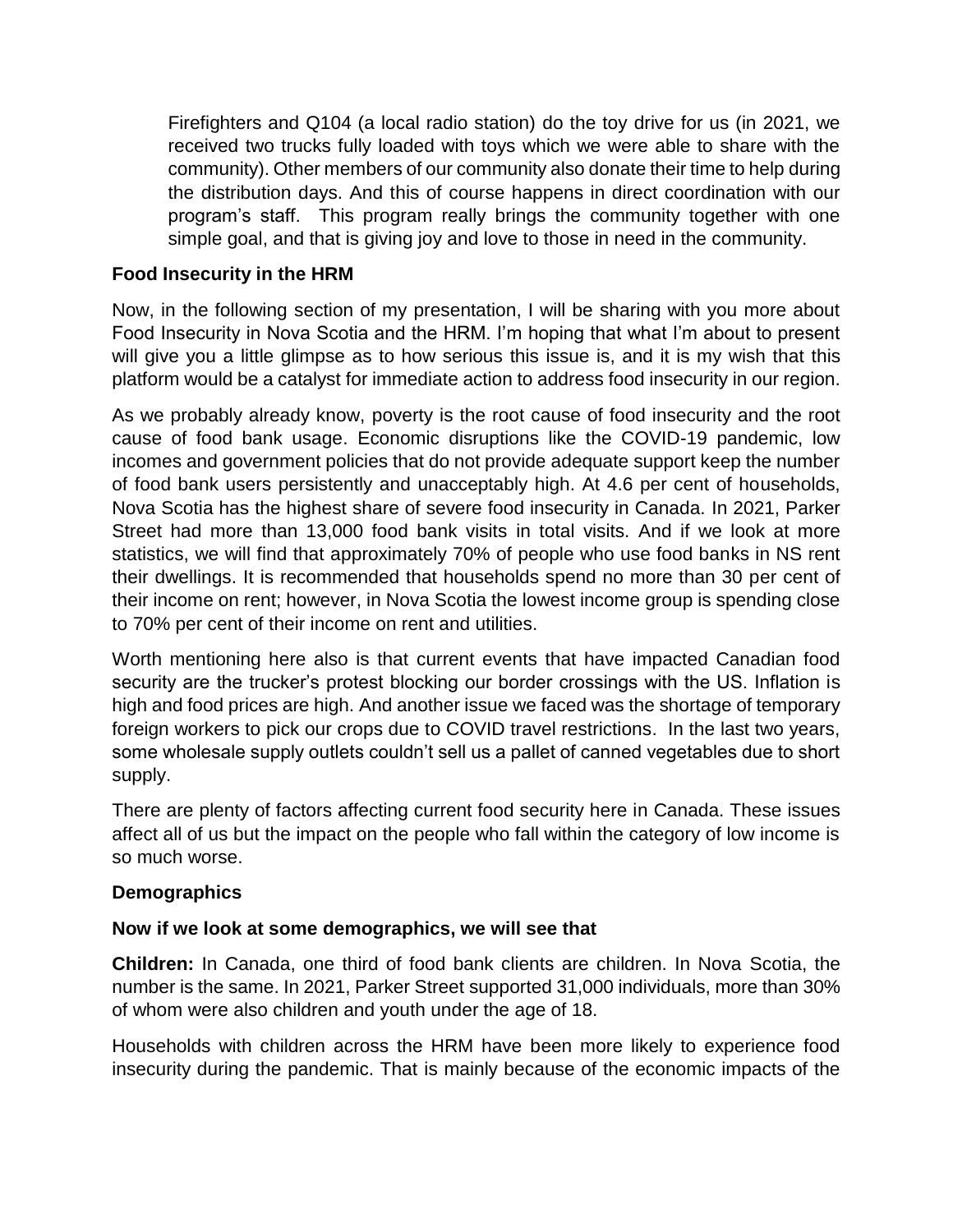pandemic, higher costs related to raising a family, along with unemployment and rising costs of living.

**Seniors and Persons with Disabilities:** According to Food Banks Canada, 57.5% of all households on social assistance and disability support in Nova Scotia are served by food banks. In the HRM, there is a continual increase in new food bank users in various population segments, such as seniors and those with disabilities.

**Single persons:** In Nova Scotia, the majority of food insecure households are working poor, and 48% of food bank users in Nova Scotia are single persons. That is why there is a need for increased supports targeted to single adults living with low incomes.

One of the common themes that we see among these previously mentioned categories is that they are overrepresented in food bank use compared to their percentage in the overall population.

#### **Our Response to Food Insecurity in HRM**

- In the following section, I'd like to share with you about our response to food insecurity in the HRM. I would like to emphasize again that we are a temporary response to food insecurity. Food security must be confronted with daring and bold social policy, and we will continue to advocate along with other like-minded organizations for these crucially important social policy changes. Research has shown that food insecurity can be reduced through public policies that improve the financial circumstances of low-income households.
- Since the onset of Covid-19, our number one priority for moving forward was to make sure that the food bank would remain open and operational. Our staff needed to be able to provide essential services and remain safe. Next, we began to stabilize our food resources and let our clients and donors know that we were continuing to serve.
- Some of the specific steps we took to ensure that we continued to serve and that people continued to receive the help they were in a desperate need for included the following:
	- 1. We started a call-in appointment system for clients as we stopped having people inside our facility.
	- 2. We increased the frequency clients are eligible for food boxes. So before Covid it was once every 3 weeks, during Covid it became once every two weeks, and now it's back to once every 3 weeks.
	- 3. We increased the number of food service days.
	- 4. We also increased the hours of our food service.
	- 5. And we also increased the home delivery of food boxes. And I'd like mention here that we are in a huge need for volunteers to help us deliver food to those who can't come to the food bank because of transportation and mobility challenges. If anyone is interested in volunteering or know someone who may be interested in volunteering, please let them contact Sonah Leahey, our Director of Client Services ASAP.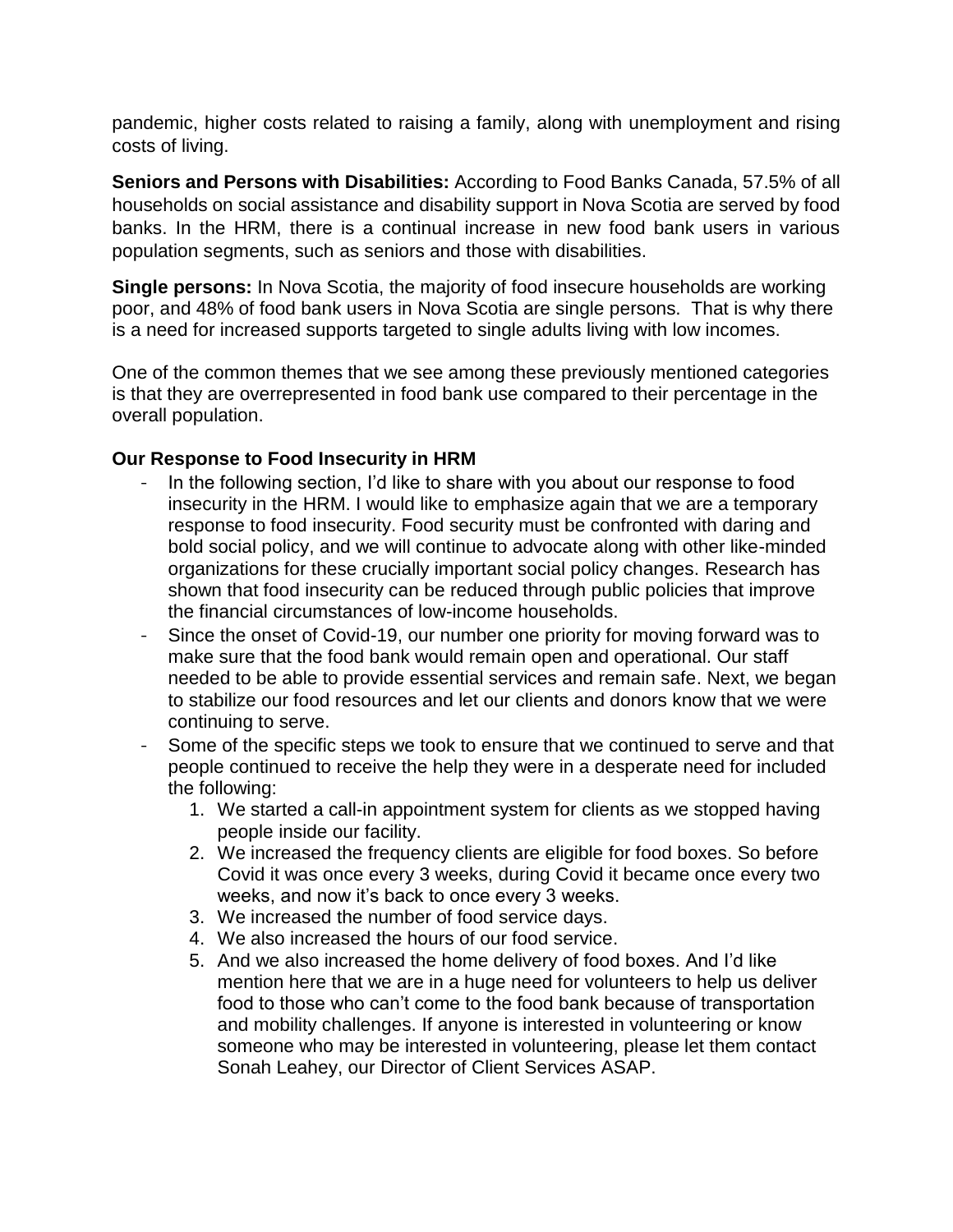- Aside from Covid, we also do a lot in terms of repurposing and reclaiming food that would otherwise end up in waste. Parker Street receives about 80 percent of its food offerings from reclamation, including viable, unsold food from grocery stores and supermarkets – and the remaining 20 percent from food drives, individual donations and third-party events.

### **The Need for a New Refrigerated Truck**

The increasing and absolutely legitimate needs of those who live across the HRM mean increasing requests for assistance which in turn create incredible opportunities for growth. These opportunities will benefit first and foremost the most vulnerable in our community, and I have every good reason to believe that they will have a positive impact on our community.

Our biggest need right now is to replace our 2005 3-tonne truck which has served us well over the past 15 years. This truck is officially dead after the latest news I heard from our maintenance manager about the brakes failing. We have been babying this truck for a long time, but after the latest issues we've had with it, there is absolutely no point in investing any more maintenance funds.

We have been working very hard to find alternative solutions until we get a new truck. We have been looking at leasing a used truck or using our small cube van.

As far as fundraising is concerned for the new refrigerated truck, we started our official fundraising campaign earlier in 2021. Our goal for 2021 was to raise \$100,000 out of the total confirmed cost which is \$176,000. The good news I'd like to share with you is that we successfully attained our first milestone, that is \$100,000 by the end of 2021. We are hoping we can raise the remainder of the funds by the end of May. We are sill in need of another \$70,000.

A new refrigerated truck will mean that more food insecure families across the HRM will be served with healthy and fresh food items. Our capacity to accept frozen food donations such as frozen meats and fresh foods such as fruits and vegetables will be maximized. A new refrigerated truck will enable us to continue working with the community in our collective and ambitious goals to end hunger in the Halifax region. It will help us meet the needs of those who are struggling as a result of the combined impact of rising food prices, high housing costs and low incomes which together have created a perfect storm for so many families across our region.

This truck will be on the road 7 days week either picking up donated or purchased food items or delivering food and other much-needed household items to those who need help the most.

A new refrigerated truck is going to be a visible and tangible proof of our collective commitment to achieving food security in the Halifax region and our ambitious vision to end hunger in this part of our beloved country.